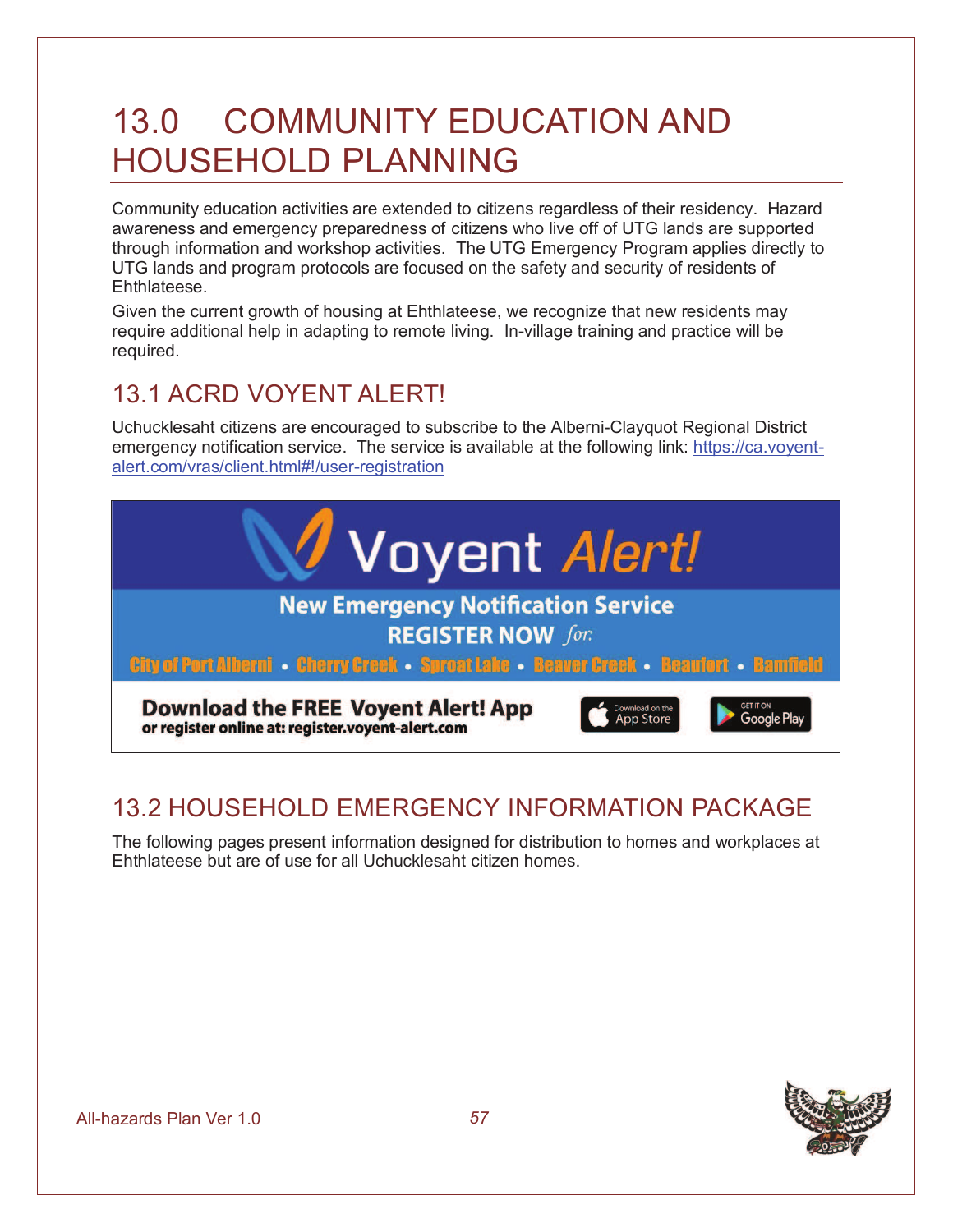This page is left blank intentionally.

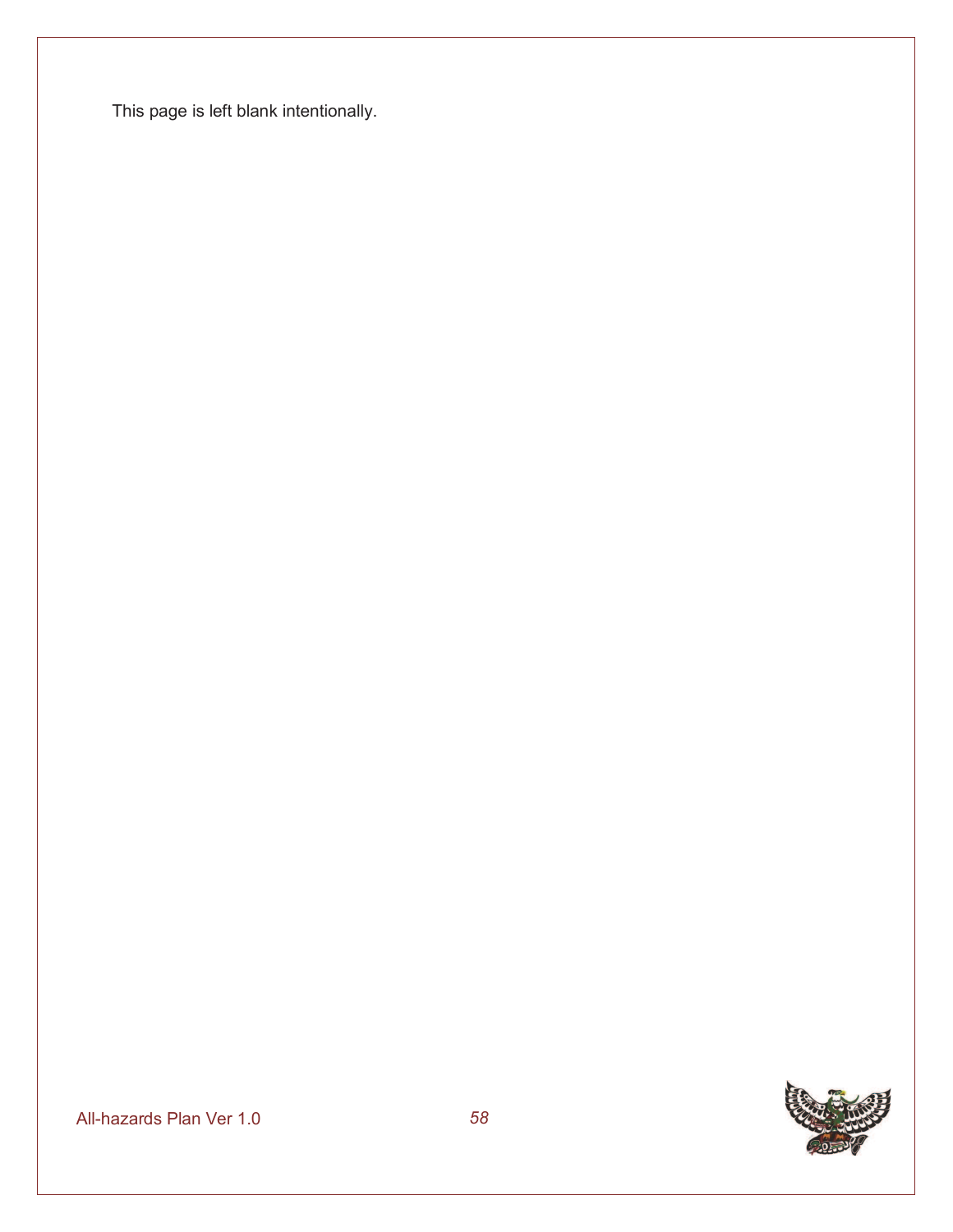## **In Case of an**

# **Emergency**

In case of any emergency, if possible, immediately:

## **Call 911**

You can direct your call to agencies such as police, fire, or ambulance.

On Uchucklesaht Lands, if it is safe to do so, please also contact the UTG Emergency Line at **778 421 8320.**

A wide range of emergencies are possible:

- · Wildfire or Structural Fire
- · Medical Emergency
- · Motor Vehicle Accident
- · Landslides
- · Hazardous Materials Spill
- · Boating Accident

### *In the case of an earthquake please do not call 911 unless it is to address an immediate threat to life. Many will try to call and the lines will get overloaded.*

This householder package includes information on:

- · The contents of a Grab and Go Kit
- · In case of an Evacuation Alert or Shelter in Place
- · In case of an Evacuation Order
- In case of an Earthquake
- · In case of a Tsunami
- · In case of a Wildfire
- · Household emergency planning booklet
- · A HELP/OKAY sign for your window

For more information, please contact Moses Towell Resource and Development Manager, UTG Email: moses.towell@uchucklesaht.ca Phone: (250) 724-1832 ext-208

All-hazards Emergency Management Plan Revision Date: April 15 2022



Government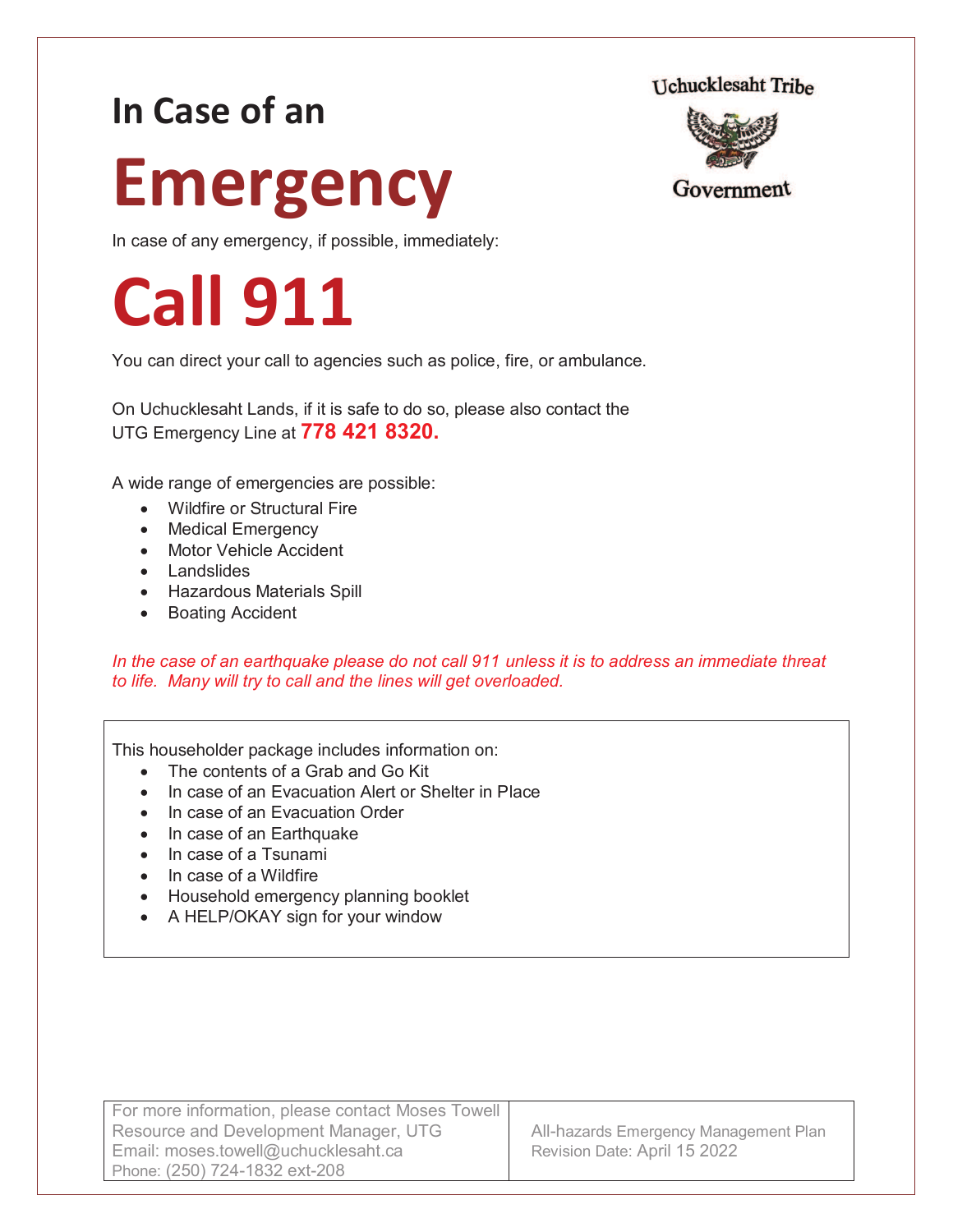# **Grab and Go Kit**



Government

Emergencies can happen anywhere or anytime. Make sure that your family is prepared to provide for yourselves for three days to a week.

A great idea is to have a *Grab and Go Kit* with the following supplies in your home and ready to be taken with you if you are told to evacuate. Set a schedule to replace outdated items twice a year!

## Food and Water

- $\checkmark$  Two litres of water per person per day in small bottles that can be carried with you
- $\checkmark$  Food that won't spoil such as canned food, powdered milk, energy bars, and dried food

## Emergency Supplies

- $\checkmark$  Emergency contact information for your family and outside contacts
- $\vee$  Prescription medication and extra glasses
- $\checkmark$  First aid kit

## **Equipment**

- $\vee$  Whistle, flashlight and spare batteries
- $\vee$  Battery powered or wind-up AM/FM radio
- $\vee$  Candles, matches, lighter
- $\vee$  Writing pad and pencil
- $\vee$  Garbage bags and small plastic bags
- $\vee$  House wares (can opener, non-breakable dishes, cutlery)
- $\vee$  Dust mask, goggles
- $\vee$  Duct tape, rope, string

## Personal Items

- $\checkmark$  Copies of personal documents (drivers licence, birth certificate, status card, health card)
- $\vee$  Extra set of house and vehicle keys
- $\vee$  Cash and banking information, include coins
- $\vee$  Insurance policies and contact information
- $\vee$  Bedding (sleeping bags and a ground sheet)
- $\vee$  Clothes for three days prepare for cold and rain, plus walking shoes
- $\checkmark$  Toiletries including soap, hand sanitizer, deodorant, tooth brush and paste, toilet paper
- $\vee$  Books and games, favourite toys for children
- $\checkmark$  Special needs items for babies (diapers, formula) and Elders (canes)
- $\vee$  Items for your pets such as food, collar, leash, kennel box

For more information, please contact Moses Towell Resource and Development Manager, UTG Email: moses.towell@uchucklesaht.ca Phone: (250) 724-1832 ext-208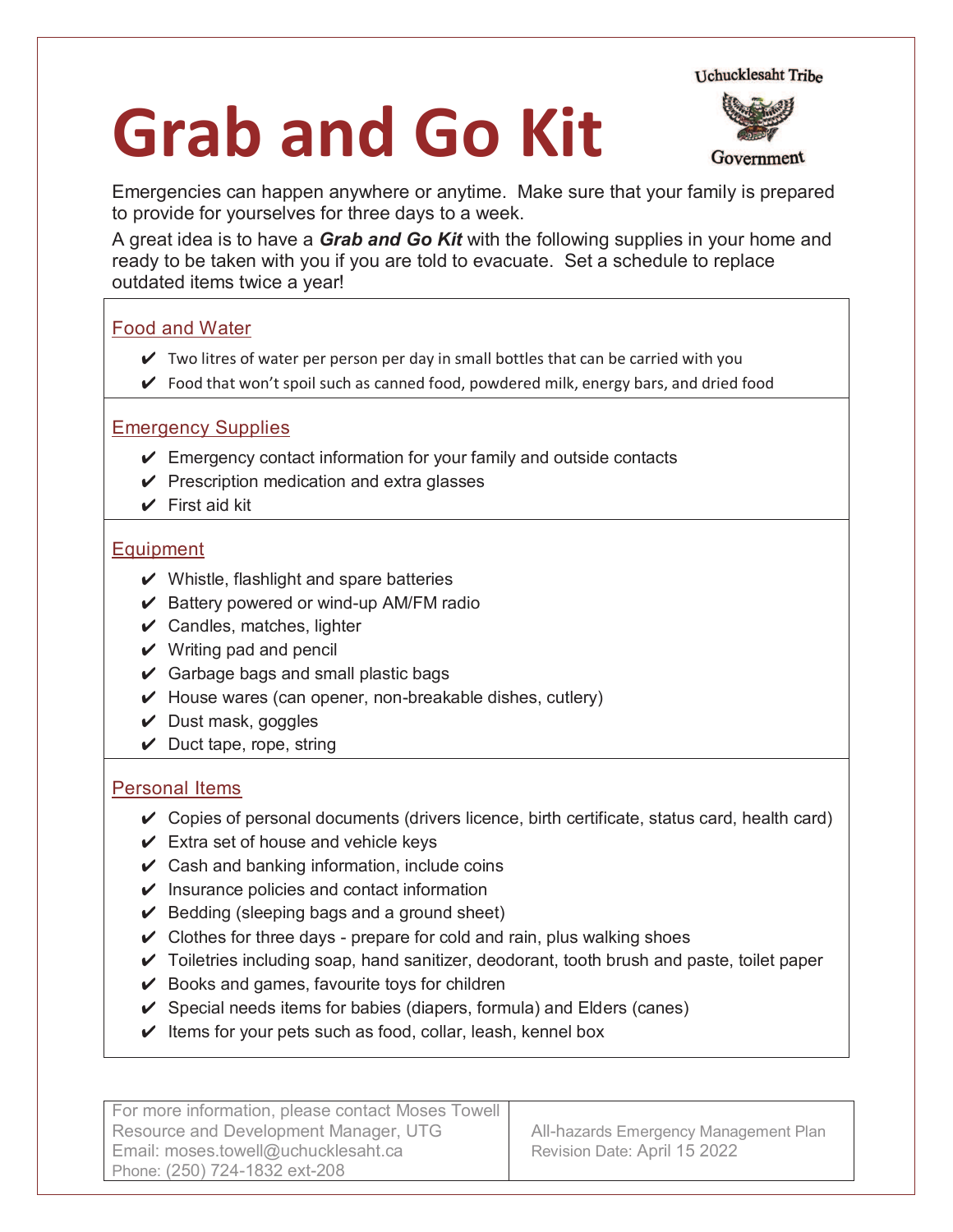## **In Case of an**

# **Evacuation Alert**

Uchucklesaht Tribe



In an emergency you may receive an *Evacuation Alert*, an *Evacuation Order*, or be asked to *Shelter-in-Place*.

If an **EVACUATION ALERT** is issued:

Be prepared to leave on short notice. Locate all family members and designate a safe meeting place should an evacuation order be given.

Gather together the following items:

- · Grab-and-go kit.
- · Prescription medication, eyeglasses, hearing aids.
- · Items necessary for the care and feeding of any infants.
- · Identification and important papers sealed in a plastic bag or waterproof container.
- · Appropriate clothing and shoes including rainwear or winter coats, boots, *etc*.
- · Paper or cardboard and marker in order to be able to leave a note.
- · If the call comes to leave, don't forget the pets!

### You are told to **SHELTER-IN-PLACE.**

If you are told to shelter-in-place you should:

- · Go inside your home or the nearest building as soon as possible.
- · Close all windows, doors, vents, fireplaces, and any other openings.
- · Use telephones only if you require immediate emergency service.
- · Close all curtains and blinds. Stay away from windows.
- · Monitor radio or on-line for any emergency updates.
- · In the case of an environmental emergency you may be asked to:
	- · Use plastic wrap, duct tape, or aluminum foil to seal any leaks.
	- · Turn off all heating, air conditioning, or other ventilation systems.
	- · Seek medical attention if you experience any symptoms from toxic exposure.
- · Do not leave the building until you have been advised that any danger has passed.
- · Do not go out to reunify with family or pick up your children. Everyone will be safer staying put.

See other side for **EVACUATION ORDER**

For more information, please contact Moses Towell Resource and Development Manager, UTG Email: moses.towell@uchucklesaht.ca Phone: (250) 724-1832 ext-208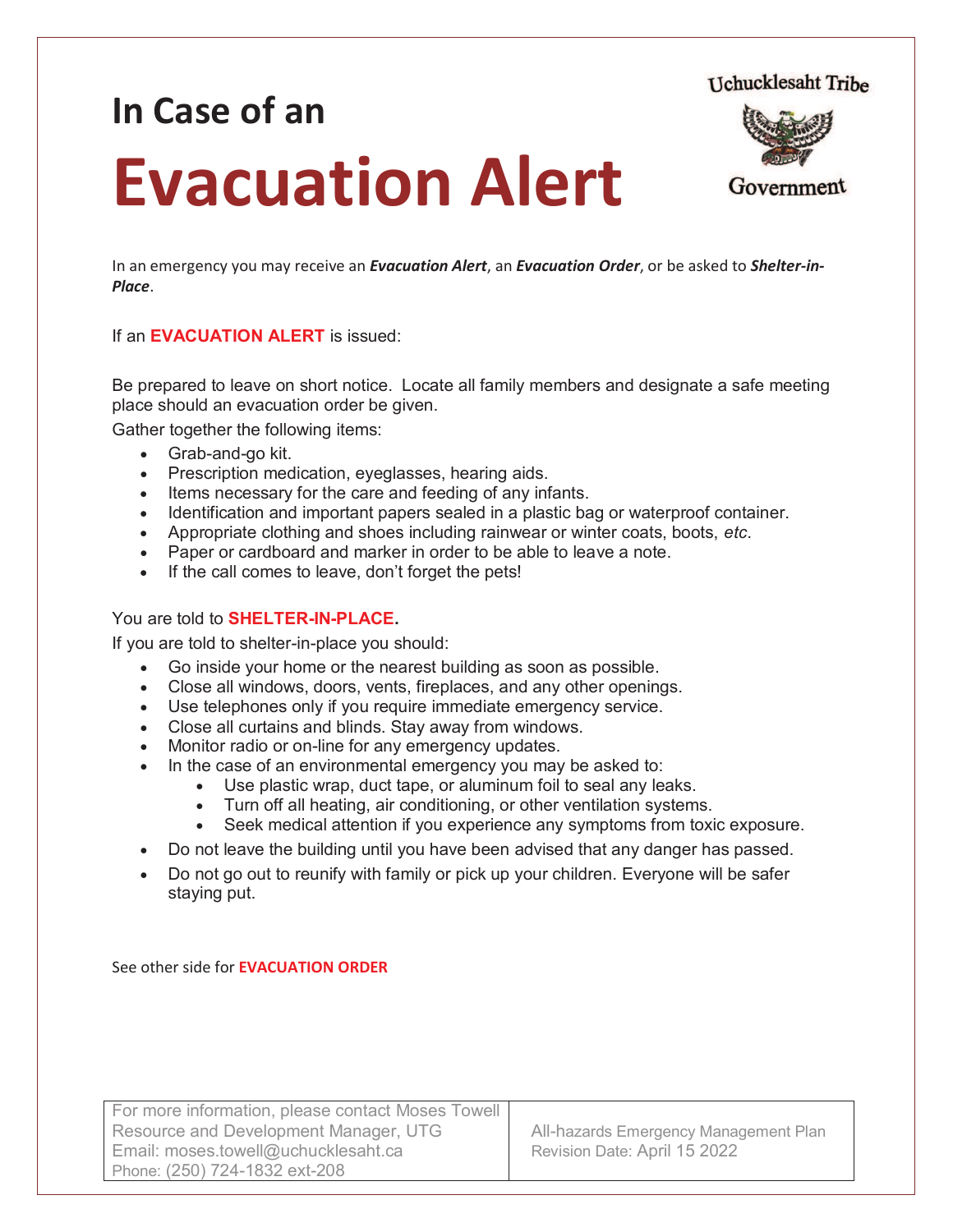## **In Case of**

# **Evacuation Order**



Government

In an emergency you may receive an *Evacuation Alert*, an *Evacuation Order*, or be asked to *Shelter-in-Place*.

### An **EVACUATION ORDER** is issued.

- · Follow instructions.
- · Leave as quickly as possible.
- · Shut off all appliances.
- · Do not shut off utilities (water, propane, and electricity) unless told to do so.
- · Move combustibles away from the home.
- Bring your Grab and Go Kit, medications, identification, and pets.
- · Leave behind on the door or front window a note describing who is or is not accounted for and where you are going.
- · Lock your home.
- · Proceed as directed by the evacuation order.
- · If an evacuation route is prescribed use it and do not take short-cuts.

The evacuation order will identify the **Muster Point** or Reception Centre which in the case of Ehthlateese Village may be the water treatment plant, helipad, or dock depending upon the situation.

When you arrive at the **Muster Point:**

- Register yourself and those with you.
- · Read or listen to vital information provided to you.

Further evacuation from the **Muster Point** may be required.

- · Follow instructions.
- · If ordered to further evacuate from the **Muster Point** register that you have done so and who is with you.
- · When you arrive at the indicated **Evacuation Reception Centre** register with centre staff so that you can be accounted for and reunited with family.

See other side for **EVACUATION ALERT** and **SHELTER-IN-PLACE**

For more information, please contact Moses Towell Resource and Development Manager, UTG Email: moses.towell@uchucklesaht.ca Phone: (250) 724-1832 ext-208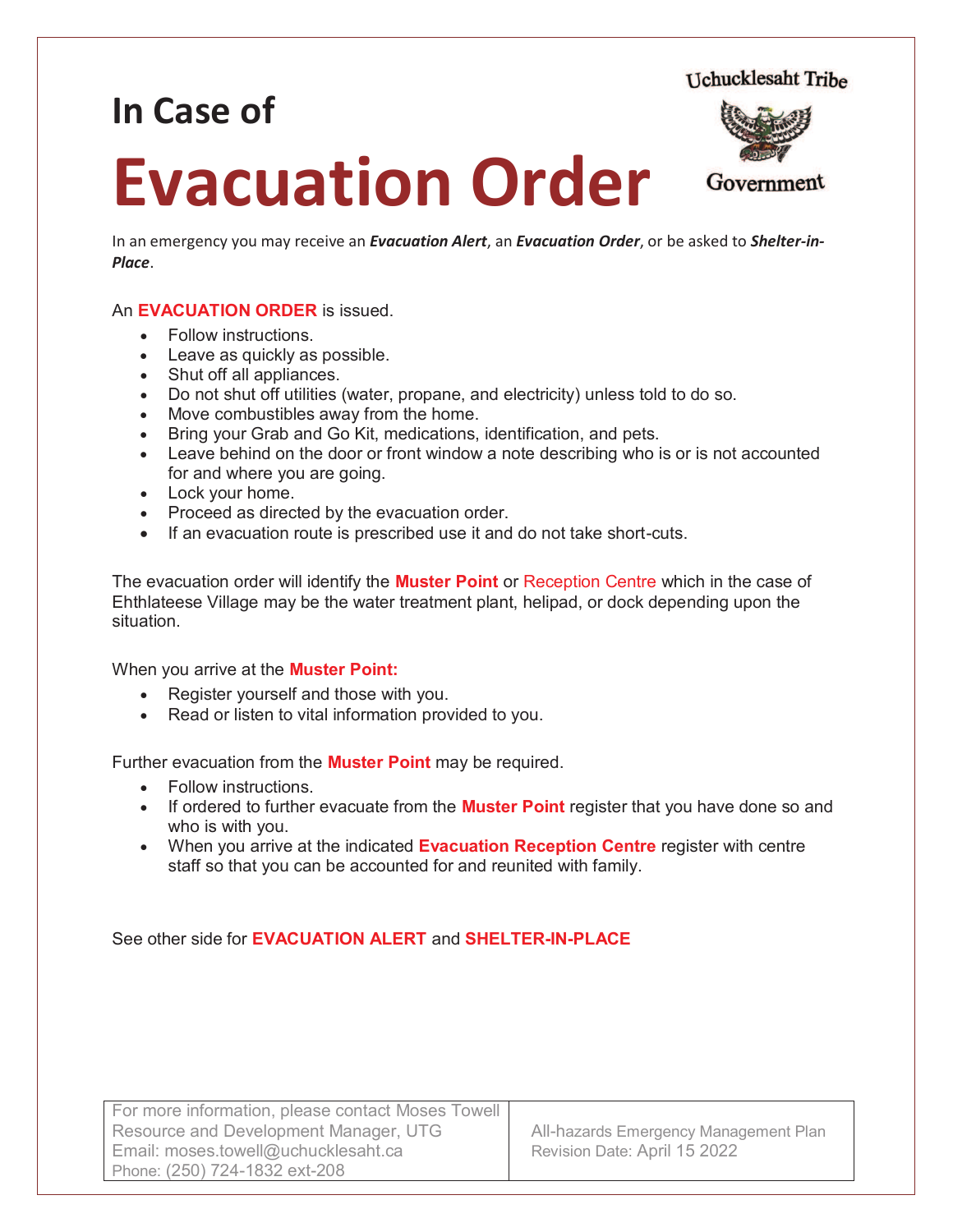## **In Case of Earthquake**



Government

If you are inside:

- Stay inside.
- DROP down, crawl under furniture, and COVER your neck.
- · HOLD ON to what is available and stay covered.
- · Stay away from windows and shelves with heavy objects.
- · If you can't go under something strong, crouch or flatten yourself against an interior wall.
- · If you are in a wheelchair: lock the wheels and protect the back of your head and neck.
- If you are in bed: stay there and protect your head with a pillow, unless you are below a heavy object that could fall on you. In that case, move to the nearest safe area.

If you are outside:

- Stay outside.
- Stay away from trees, power lines and buildings.

If you are in a vehicle:

- · Pull over and keep roads clear for emergency vehicles.
- · Avoid bridges, overpasses, underpasses, buildings or anything that could collapse.
- · Stop the car and stay inside.
- · Place a HELP sign in your window if you need assistance.
- · Do not attempt to get out of your car if downed power lines are across it. Wait to be rescued.



### See other side for **After the Shaking Stops**

For more information, please contact Moses Towell Resource and Development Manager, UTG Email: moses.towell@uchucklesaht.ca Phone: (250) 724-1832 ext-208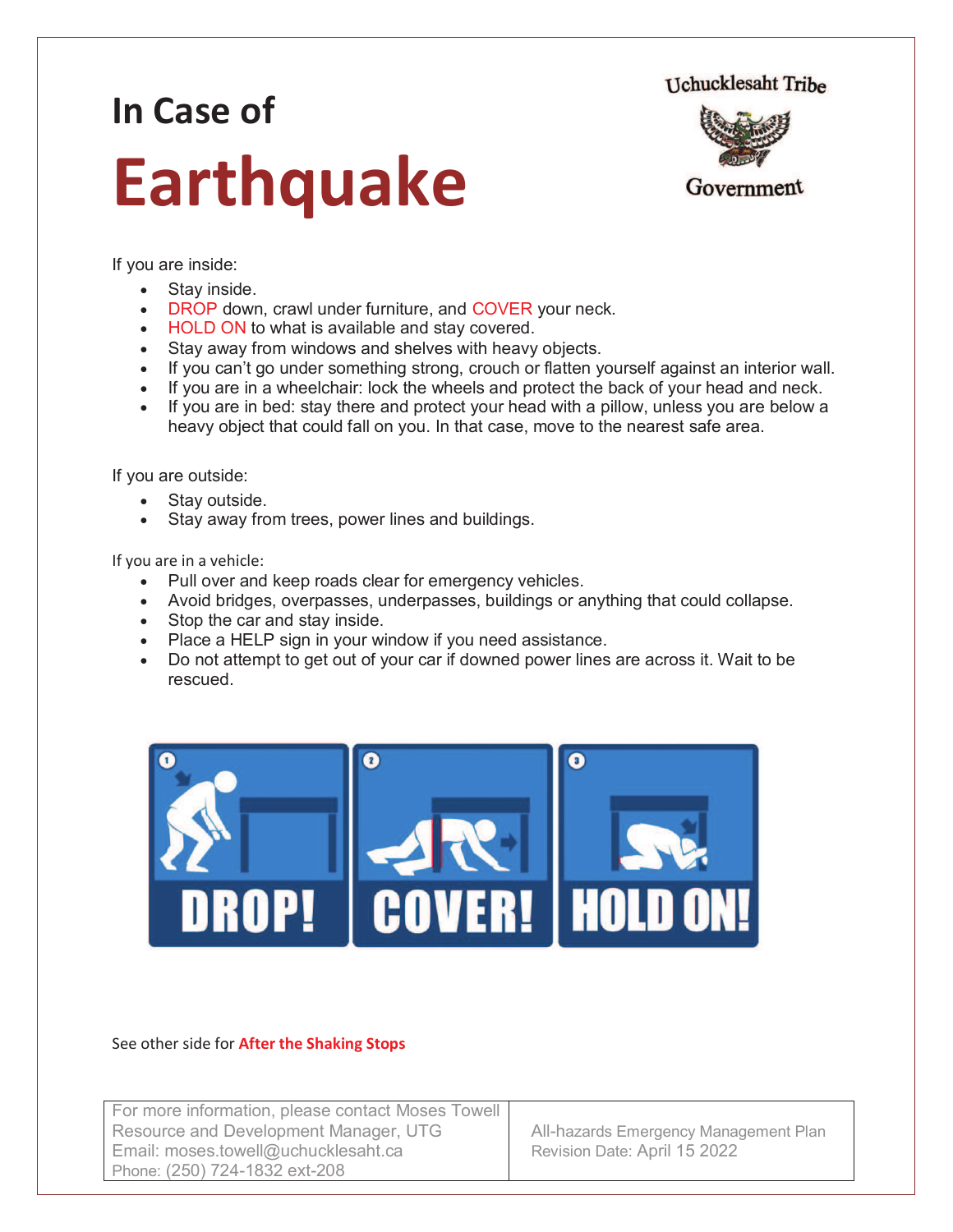## **In Case of Earthquake**



## Government

## After the Shaking Stops

- · Be prepared for aftershocks.
- · Stay calm. Help others if you are able.
- · Place a HELP sign in your window if you need assistance.
- · Do not light matches or turn on light switches. Any flame or spark can cause an explosion if there are gas leaks.
- · Unplug appliances and broken lights to prevent fire when the power is restored.
- · Exit your home and check for damage.
- If you suspect the structure is unsafe, or there is a gas leak, evacuate your home.
- If your home is equipped with natural gas or propane: Call your gas provider immediately to report any concerns or if you smell gas (rotten egg smell). Shut off the gas valve if you know how. Once the gas is turned off, don't turn it back on. Only a licensed gas technician can turn the gas on safely.
- · If you feel it is safe to stay where you are, monitor radio and online for weather warnings and instructions from authorities.
- Place corded telephone receivers back in their cradles; only make calls if requiring emergency services.
- · If tap water is available, fill bathtub or containers in case supply gets cut off.
- Check on your neighbours after looking after members of your own household. Organize rescue measures if people are trapped or call for emergency assistance if you cannot safely help them.

## **Remember: A strong earthquake is your tsunami warning!**

- If you are in a Tsunami risk zone, move to high ground
- · At Ehthlateese move to the Mobile EOC/Reception Centre at the water treatment compound.

See other side for **During an Earthquake**



For more information, please contact Moses Towell Resource and Development Manager, UTG Email: moses.towell@uchucklesaht.ca Phone: (250) 724-1832 ext-208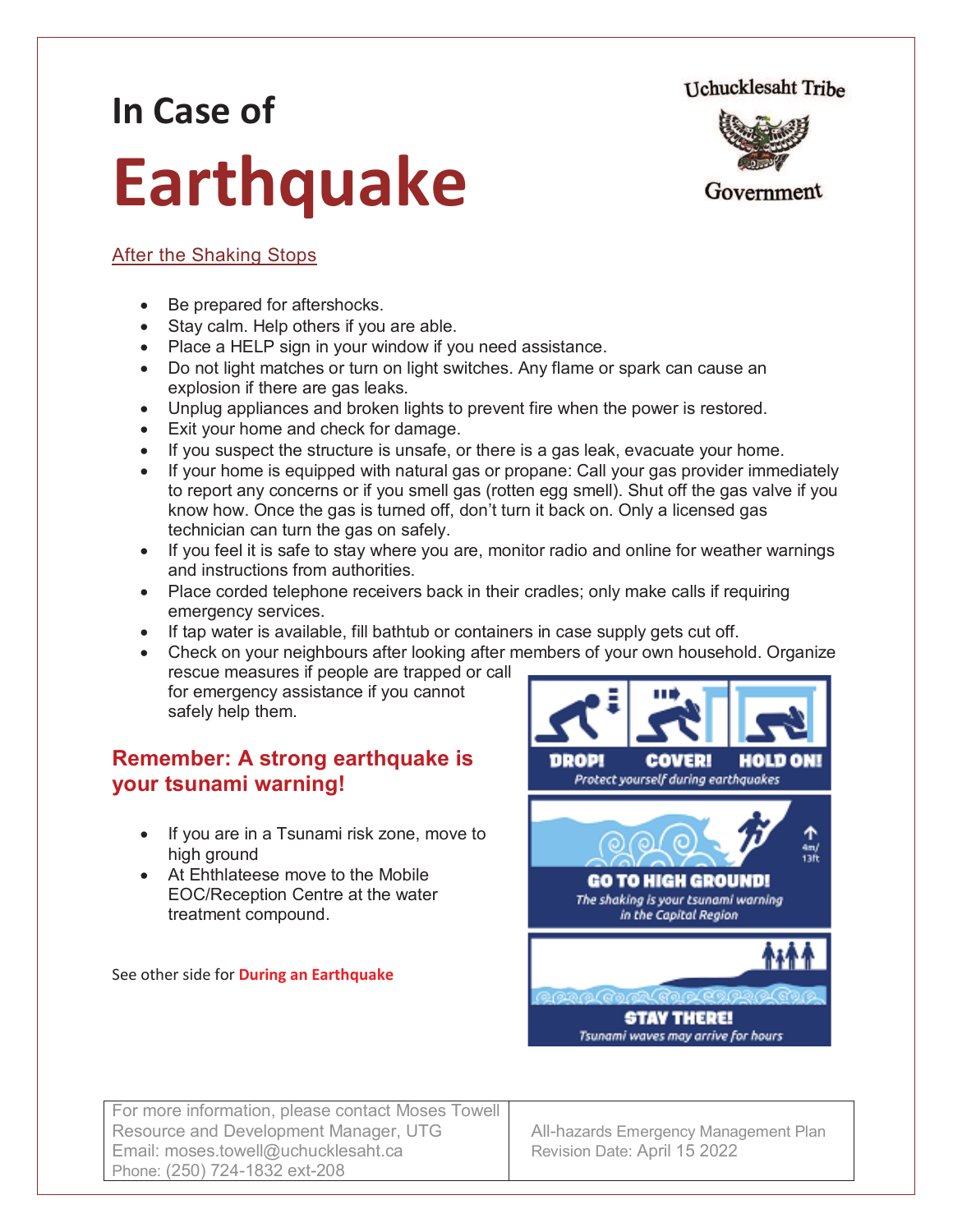## **In Case of a Tsunami**



Tsunami alerts will be identified by Tsunami Notification Zone. Uchucklesaht Lands are in **Tsunami Notification Zone C**.

Tsunami alerts come in the form of warnings, advisories, watches, information statements, and cancellations. The table below tells you what these mean.

| <b>Alert Level</b>           | <b>Threat</b>                         | <b>Action</b>                   |
|------------------------------|---------------------------------------|---------------------------------|
| <b>WARNING</b>               | Flood wave possible                   | Full evacuation suggested       |
| <b>ADVISORY</b>              | Strong currents likely                | Stay away from the shore        |
| <b>WATCH</b>                 | Danger level not yet known            | Stay alert for more information |
| <b>INFORMATION STATEMENT</b> | Minor waves at most                   | No action suggested             |
| <b>CANCELLATION</b>          | Tidal gauges show no wave<br>activity | Confirm safety of local areas   |

**If you are near the ocean and experience a strong earthquake consider it your Tsunami Warning and move to high ground.** 

In the case of a **Tsunami Warning**:

- · Assess your own safety and the safety of the area around you;
- Move to high ground;
- In Ehthlateese:
	- · Move to the reception centre at the water treatment compound, assist Elders or those with mobility issues;
	- Stay there until the cancellation notice;
- · Call 911 for critical injuries only;
- · Contact UTG at 778 421 8320;
- · Monitor radio and on-line for updates;
- · If there are community members in boats close to shore have them come in and get to high ground as soon as possible; and
- · If there are community members in open water have them stay there and head out to deeper water.



For more information, please contact Moses Towell Resource and Development Manager, UTG Email: moses.towell@uchucklesaht.ca Phone: (250) 724-1832 ext-208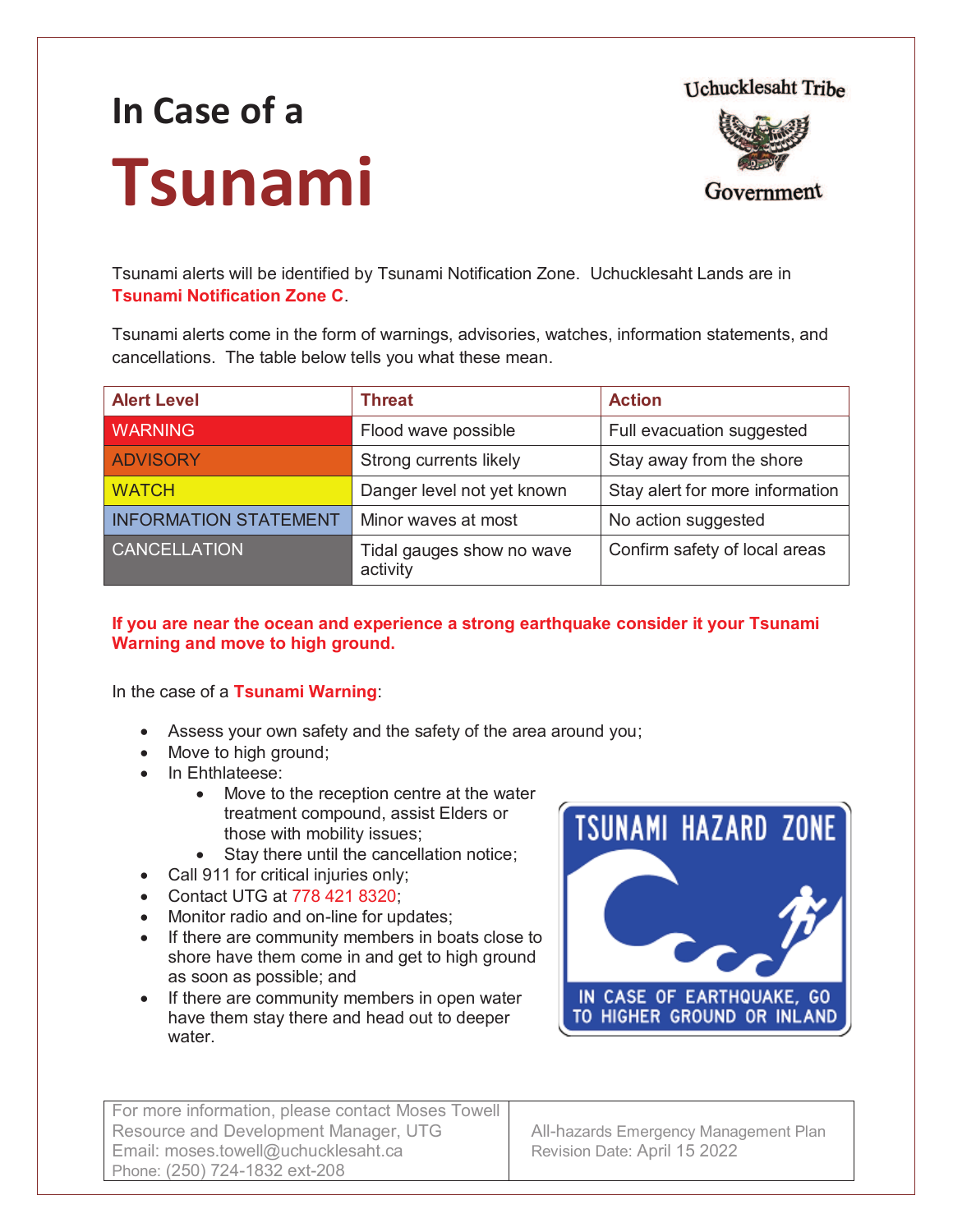## Ehthlateese Tsunami Inundation Map

The following is a detail from the Uchucklesaht Risk Map. The light blue line is the Tsunami inundation zone.



For more information, please contact Moses Towell Resource and Development Manager, UTG Email: moses.towell@uchucklesaht.ca Phone: (250) 724-1832 ext-208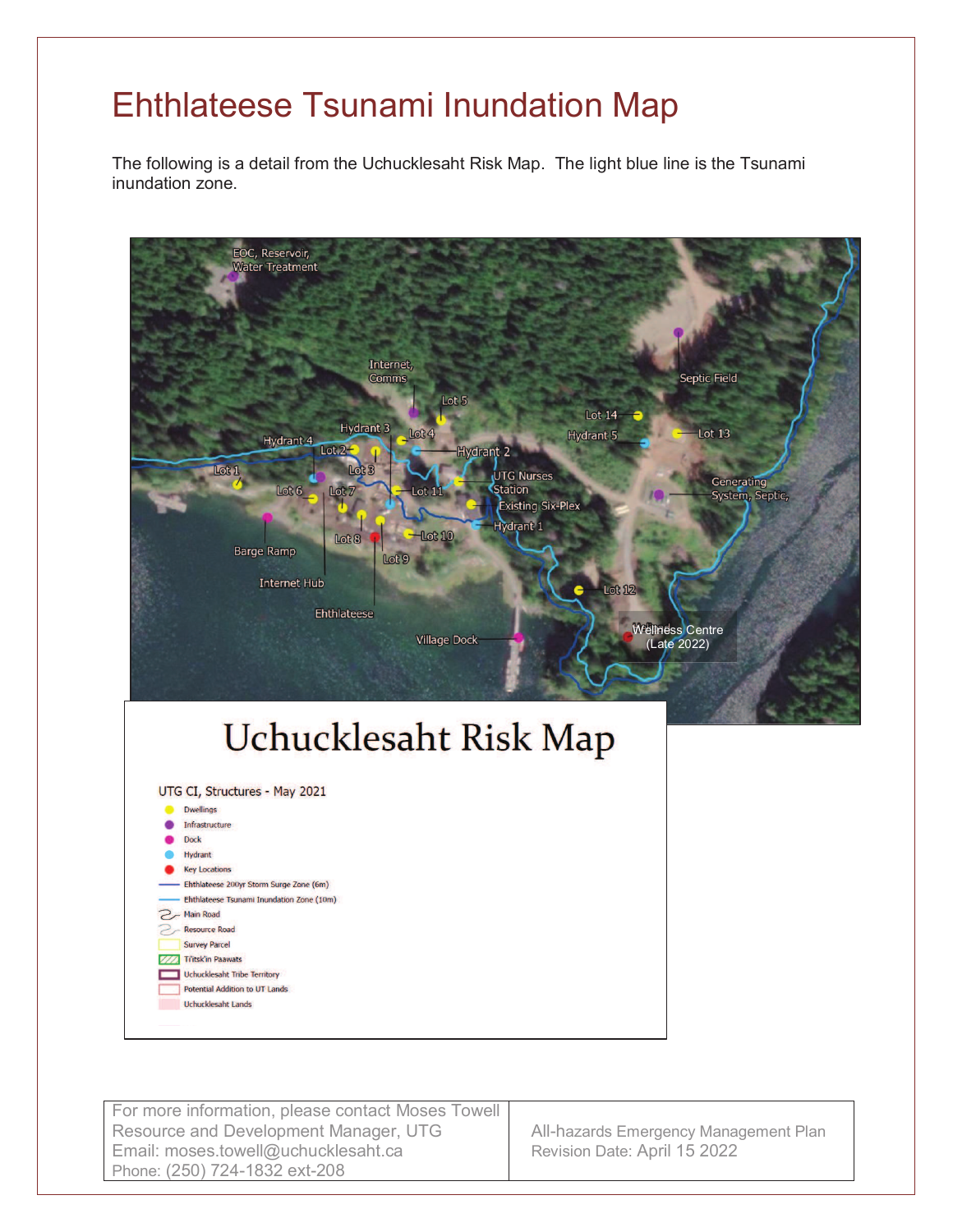## **In Case of a Wildfire**



In the case of a **Wildfire**:

- Assess your own safety and the safety of those around you.
	- Stay UP-WIND and out of 'harm's way' note smoke and ash hazards.
	- · Evacuate the site if necessary
- · Call BC Wildfire Service at **1 800 663-5555** or \*5555 from a cell phone.
- After calling the Wildfire Service, and if it is safe to do so, please contact the UTG Emergency Line at **778 421 8320**
- · If possible, stay on site until an official arrives so long as your safety is not jeopardized. You may be able to provide valuable information to the initial attack crew.

#### **Public Wildfire Reporting:**

To report a wildfire or irresponsible behaviour call **1 800 663-5555** or **\*5555** from a cell phone. Information from the public is crucial to ensuring wildfires are responded to as soon as possible. All calls are answered by BC Wildfire Service staff at the Provincial Forest Fire Reporting Centre. Any information you can provide is helpful, however you can expect the emergency call taker to ask for details about the fire, such as: *Where is the fire? How far up the hillside? Closest roads or intersections? How big is it? Size of a house? Size of a football field? How quickly is the fire spreading? Is the fire on the ground or crowning? What is burning? Grass, bushes, timber, slash? What colour is the smoke? Are flames visible? What direction is it blowing? Are there any people or buildings at risk? Is anyone fighting the fire? Is there large equipment nearby? Is there a source of water nearby? What is the weather like? If reporting a campfire, can you tell if it is wood burning or is it a propane campfire?*

For more information, please contact Moses Towell Resource and Development Manager, UTG Email: moses.towell@uchucklesaht.ca Phone: (250) 724-1832 ext-208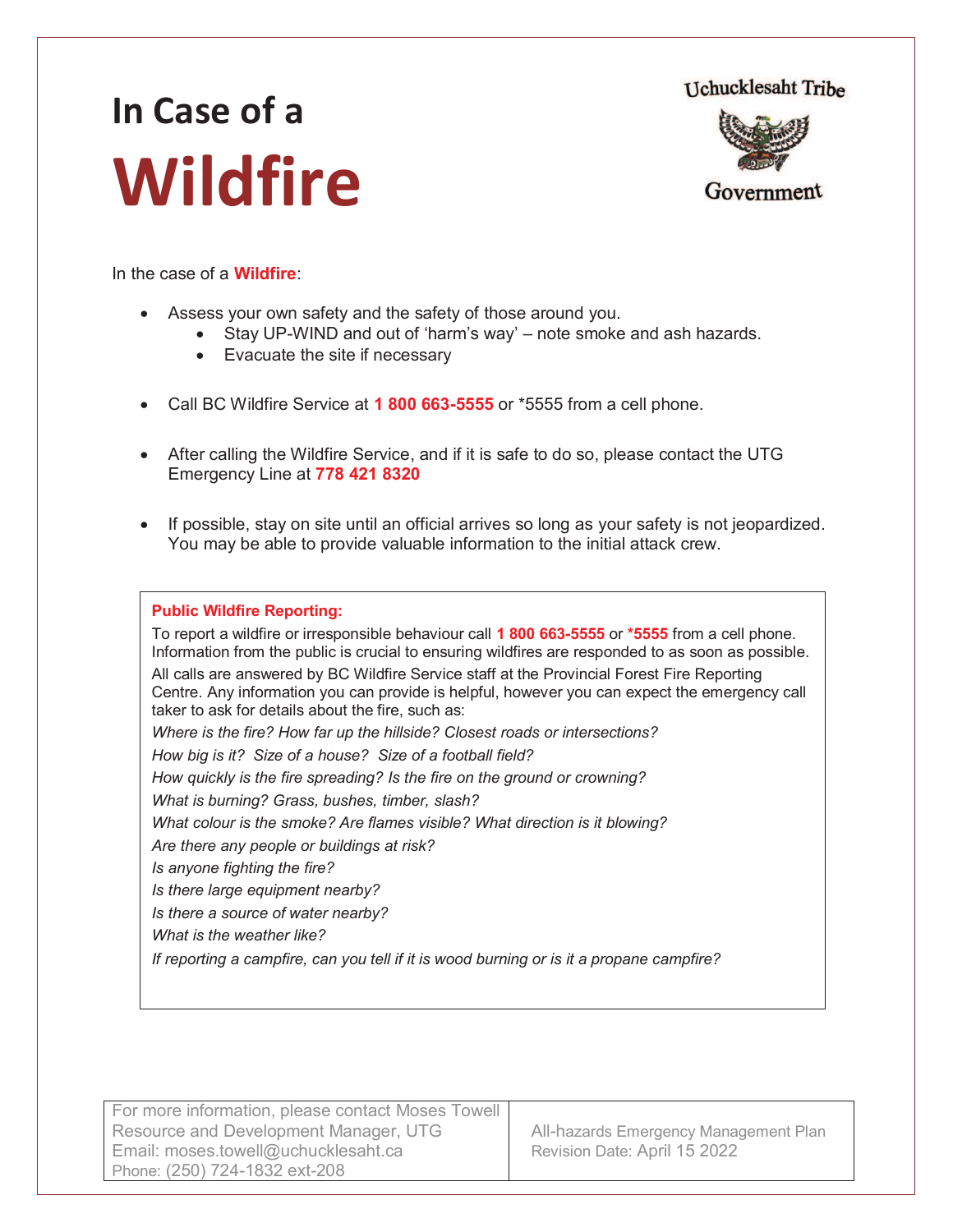## **In Case of a Structural Fire**





In case of a **Structural Fire**:

Assess your own safety and the safety of the area around you.

- If the fire is small and an extinguisher is at hand attempt to extinguish the flames.
- If you are not able to extinguish the fire, pick up your grab-and-go kit and ensure that all persons and pets exit the building.
- If closed doors or handles are warm or smoke blocks your primary escape route, use your second way out. Never open doors that are warm to the touch.
- If you must escape through smoke, get low and go under the smoke to your exit. Close doors behind you.
- If smoke, heat or flames block your exit routes, stay in the room with doors closed. Place a wet towel under the door and call the fire department or 9-1-1. Open a window and wave a brightly colored cloth or flashlight to signal for help.
- · Once you are outside, go to your meeting place and then send one person to call the fire department. If you cannot get to your meeting place, follow your family emergency communication plan.
- If your clothes catch on fire stop what you're doing, drop to the ground and cover your face if you can, roll over and over or back and forth until the flames go out. Running will only make the fire burn faster. Once the flames are out, cool the burned skin with water for three to five minutes. Call for medical attention.

## Contact Authorities

- Call 911 to alert response agencies
- · If there is a risk of the fire spreading to surrounding forest advise the BC Wildfire Service at 1 800 663-5555 or \*5555 from a cell phone.
- · When and if it is safe to do so, please contact the UTG Emergency Line at **778 421 8320.**Brief the UTG staff on the situation and actions taken. Leave a message if the call is not answered.

## Village of Ehthlateese Local Site Response:

- As required, initiate first aid with any equipment immediately at hand
- Make victims as comfortable as possible with local resources, including water, food, clothing, and shelter.
- Residents and visitors with appropriate training may attempt to control the fire using equipment on site. The emphasis will be on saving lives and preventing spread.
	- The Village is equipped with a new water system and firefighting equipment, and there are 5 hydrants and equipment stations throughout the Village. The maintenance worker holds the key.
- Stay in contact with UTG.

For more information, please contact Moses Towell Resource and Development Manager, UTG Email: moses.towell@uchucklesaht.ca Phone: (250) 724-1832 ext-208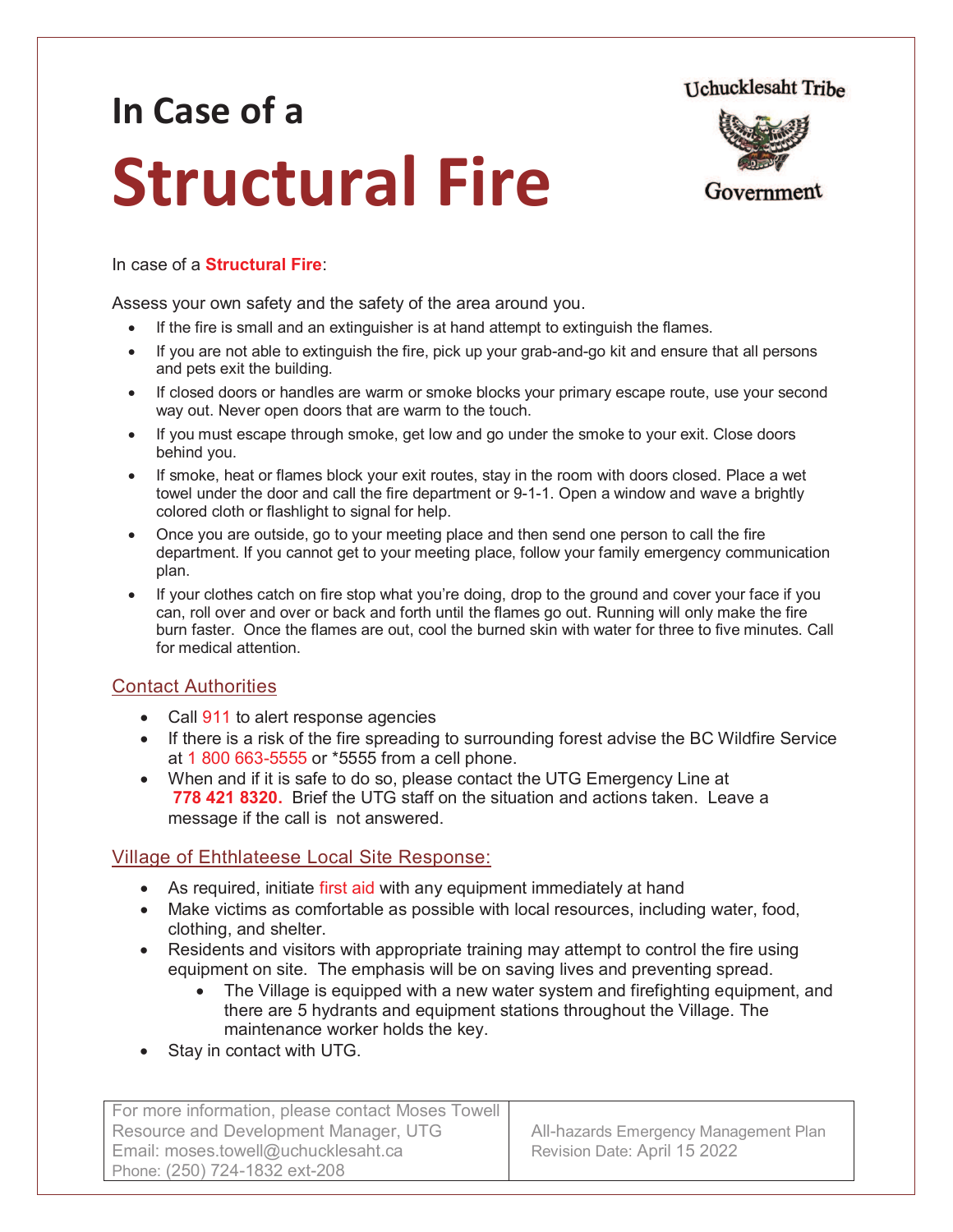## 13.3 ON-LINE RESOURCES

## EmergencyInfoBC

### http://emergencyinfobc.gov.bc.ca

EmergencyInfoBC is active during partial and full-scale provincial emergencies. They share official response and recovery sources, as well as verified event information from trusted partners.

## EMBC Indigenous Communities Emergency Operations

This is for local emergency program staff responsible for public safety during response and recovery in an event. Please note that it is preferable to use UTG emergency forms. https://www2.gov.bc.ca/gov/content/safety/emergency-management/local-emergencyprograms/indigenous-emergency-operations

## Current Wildfire Activity

https://www2.gov.bc.ca/gov/content/safety/wildfire-status/wildfire-situation Offers information on current wildfire activity in B.C., including details about specific wildfires, fire response efforts, and Fire Danger Ratings across the province

For other information on wildfires: https://www2.gov.bc.ca/gov/content/safety/wildfire-status

## Flood Warning and Advisories

http://bcrfc.env.gov.bc.ca/warnings/index.htm The Flood Warning and Advisory Notification map represents flood advisory and warning notifications as updated by the BC **River Forecast Centre** https://www2.gov.bc.ca/gov/content/environment/air-land-water/water/drought-floodingdikes-dams/river-forecast-centre

## Public Weather Alerts for BC

https://weather.gc.ca/warnings/index\_e.html?prov=bc A map providing public weather alerts for the Province of British Columbia. Penelakut Tribe – All-hazards Emergency Management Plan

### Earthquakes Canada

### www.earthquakescanada.nrcan.gc.ca/index-eng.php

A map providing information on recent significant earthquakes in British Columbia. You can also report feeling an earthquake using the earthquake questionnaire. https://www.earthquakescanada.nrcan.gc.ca/dyfi-lavr/index-en.php

### Pacific Tsunami Warning Centre

https://www.tsunami.gov/ A map showing international tsunami warnings provided by the U.S. National Oceanic and Atmospheric Administration and National Weather Service.

### Avalanche Canada

https://www.avalanche.ca/map A map providing avalanche risk evaluations and warnings for mountainous regions in British Columbia.